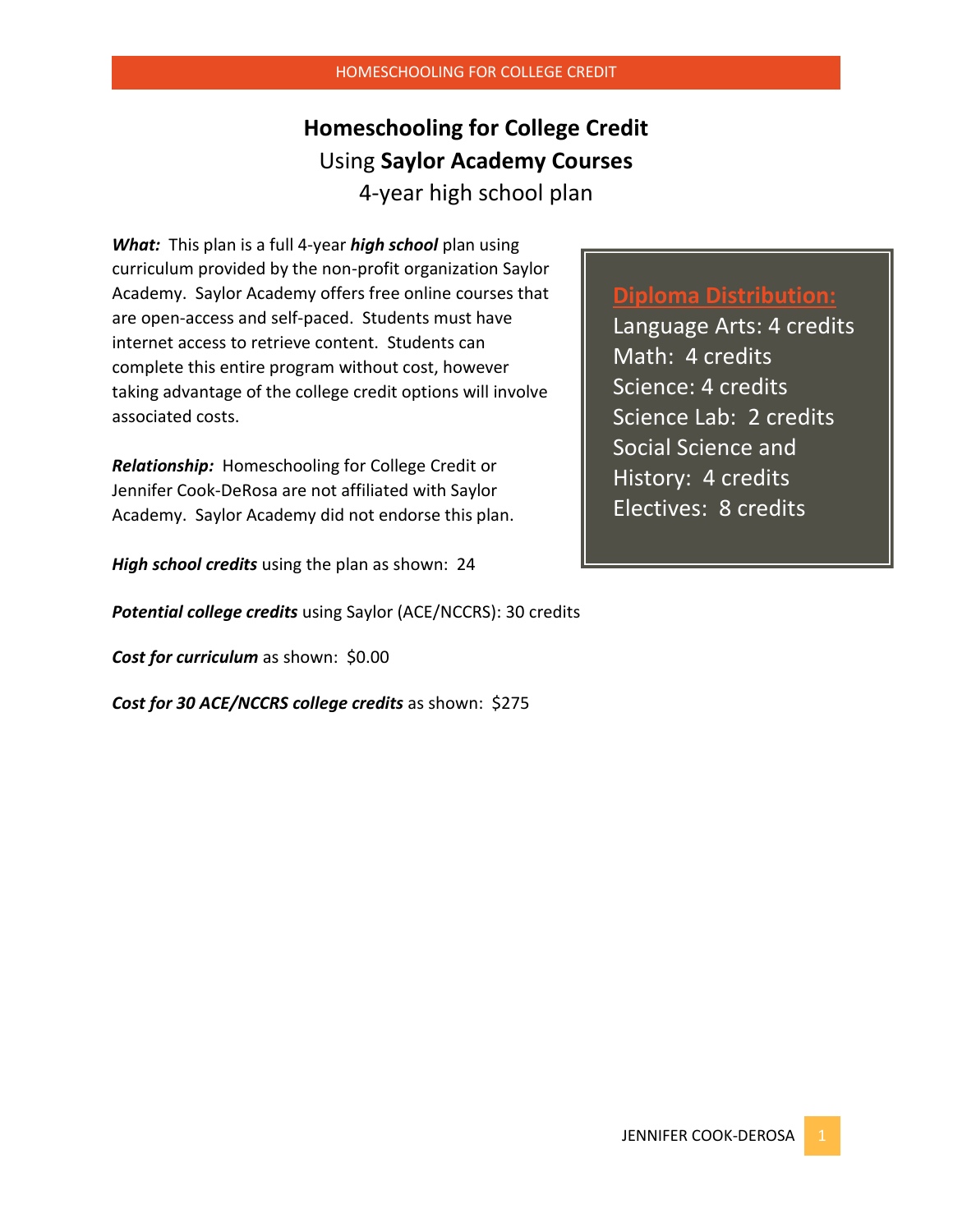# **Transcript at-a-Glance**

| YEAR: 9 <sup>th</sup> GRADE         | <b>High School</b> | <b>College</b> | Cost  |
|-------------------------------------|--------------------|----------------|-------|
| 9 <sup>th</sup> Grade Language Arts | $1$ cr.            |                |       |
| Algebra                             | $1$ cr.            |                |       |
| Biology w/Lab (Honors)              | $1$ cr.            | 3 cr.          | \$25  |
| <b>American Government</b>          | $1$ cr.            |                |       |
| AP United States History            | $1$ cr.            |                |       |
| Intro. Sociology                    | .5 cr.             | $1$ cr.        | \$25  |
| Intro. Psychology                   | .5 cr.             | 2 cr.          | \$25  |
| <b>TOTAL</b>                        | 6.0 cr.            | 6 cr.          | \$75  |
|                                     |                    |                |       |
| YEAR: 10 <sup>th</sup> GRADE        |                    |                |       |
| 10th Grade Language Arts            | $1$ cr.            |                |       |
| Geometry                            | $1$ cr.            |                |       |
| Microbiology (Honors)               | $1$ cr.            |                |       |
| <b>Economics I</b>                  | $1$ cr.            | 3 cr.          | \$25  |
| Art History (Honors)                | $1$ cr.            |                |       |
| Intro. To Political Science         | 1 cr.              |                |       |
| <b>TOTAL</b>                        | 6 cr.              | 3 cr.          | \$25  |
|                                     |                    |                |       |
|                                     |                    |                |       |
| YEAR: 11 <sup>th</sup> GRADE        |                    |                |       |
| 11th Grade Language Arts            | 1 cr.              |                |       |
| College Algebra                     | $1$ cr.            | 3 cr.          | \$25  |
| Chemistry w/Lab (Honors)            | $1$ cr.            | 3 cr.          | \$25  |
| <b>Economics II</b>                 | $1$ cr.            | 3 cr.          | \$25  |
| <b>World History</b>                | 1 cr.              |                |       |
| Govt. and Politics US               | $1$ cr.            | 3 cr.          | \$25  |
| <b>TOTAL</b>                        | 6 cr.              | 12 cr.         | \$100 |
|                                     |                    |                |       |
| YEAR: 12 <sup>th</sup> GRADE        |                    |                |       |
| 12th Grade Language Arts            | 1 cr.              |                |       |
| Calculus (Honors)                   | $1$ cr.            |                |       |
| Physics C (Honors)                  | $1$ cr.            | 3 cr.          | \$25  |
| Speech                              | 1 cr.              |                |       |
| <b>Computer Science</b>             | $1$ cr.            | 3 cr.          | \$25  |
| Govt. and Politics Comp.            | 1 cr.              | 3 cr.          | \$25  |
| <b>TOTAL</b>                        | 6 cr.              | 9 cr.          | \$75  |
|                                     |                    |                |       |
|                                     |                    |                |       |
| <b>GRAND TOTAL</b>                  | 24 cr.             | 30 cr.         | \$275 |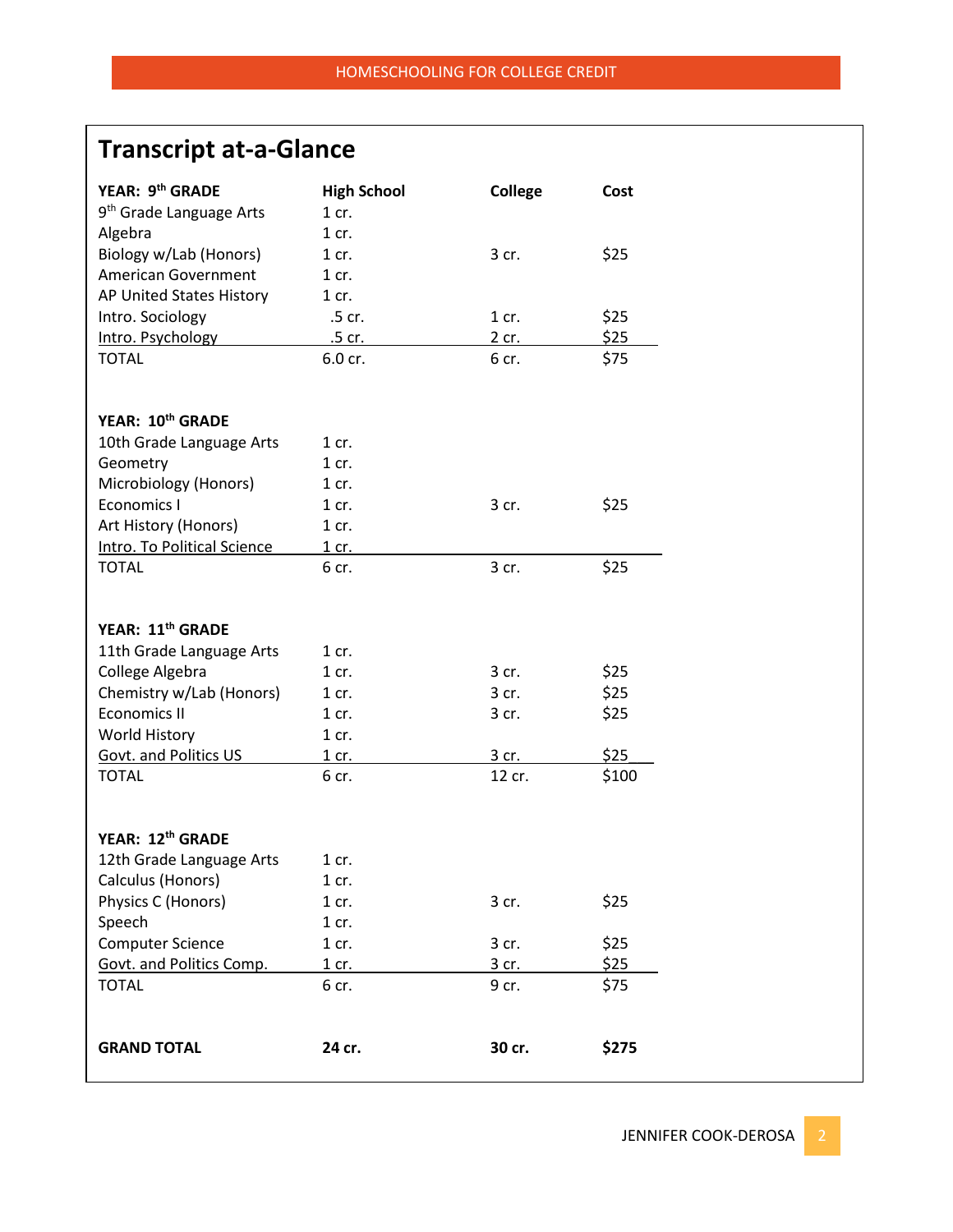## **FREQUENTLY ASKED QUESTIONS**

#### *Will my teen earn a degree following this plan?*

No. Homeschool parents only have the authority to award high school diplomas, not college degrees. Saylor Academy is not a college and does not award college degrees.

#### *Who are the teachers?*

The homeschool parent is the legal teacher for each course. Saylor Academy is the author of the course content.

#### *Is the curriculum considered college prep?*

Yes. The majority of courses in this plan are at or above 12th grade level, and *exceed* the Carnegie Unit hour expectation for college prep content. This plan is considered very rigorous and may be too difficult for students working at or below 12<sup>th</sup> grade level. (Parents can preview content at Saylor)

#### *Do I have to use this plan for all 4 years?*

No. This plan was written to demonstrate the possibilities available.

#### *What about textbooks?*

Saylor Academy courses integrate free online textbooks into their courses. Links in the course take you directly to the chapter or page you are required to read.

#### *What is the difference between a Saylor exam and other exams listed?*

Saylor exams are written for the Saylor course, so they align with the course perfectly. Taking an exam is optional. When you choose to take an exam, it will be administered via webcam by a 3<sup>rd</sup> party proctor (\$25 fee).

The second column identifies other exam brands that exist in that subject/course. (Advanced Placement, CLEP, DSST) In some cases, students may know that their college awards credit for specific brands and not others, or have personal preferences. If you're choosing a non-Saylor exam product,

[www.collegeboard.org](http://www.collegeboard.org/)  $ST$  Exams: www.getcollegecredit.com

you'll need to make registration and payment arrangements with the provider directly.

#### *Can I modify this plan?*

Yes. There are a number of other courses available through Saylor that are not on this list.

#### *Will these credits be accepted by my teen's target college?*

Saylor Academy has partnerships with more than 16 colleges that guarantee credit transfer. If your teen attends a non-partner college, transfer will be subject to the target college's own policy. As a guide, Advanced Placement Exams are accepted at approximately 3200 colleges, CLEP at approximately 2900 colleges, and DSST / ACE / NCCRS at approximately 1400 colleges.

Students who take the Saylor exam will have ACE/ NCCRS credit. Students may choose to use the curriculum for a different exam that matches their target college's requirements.

For students *currently enrolled* in a college degree program, contact your college directly.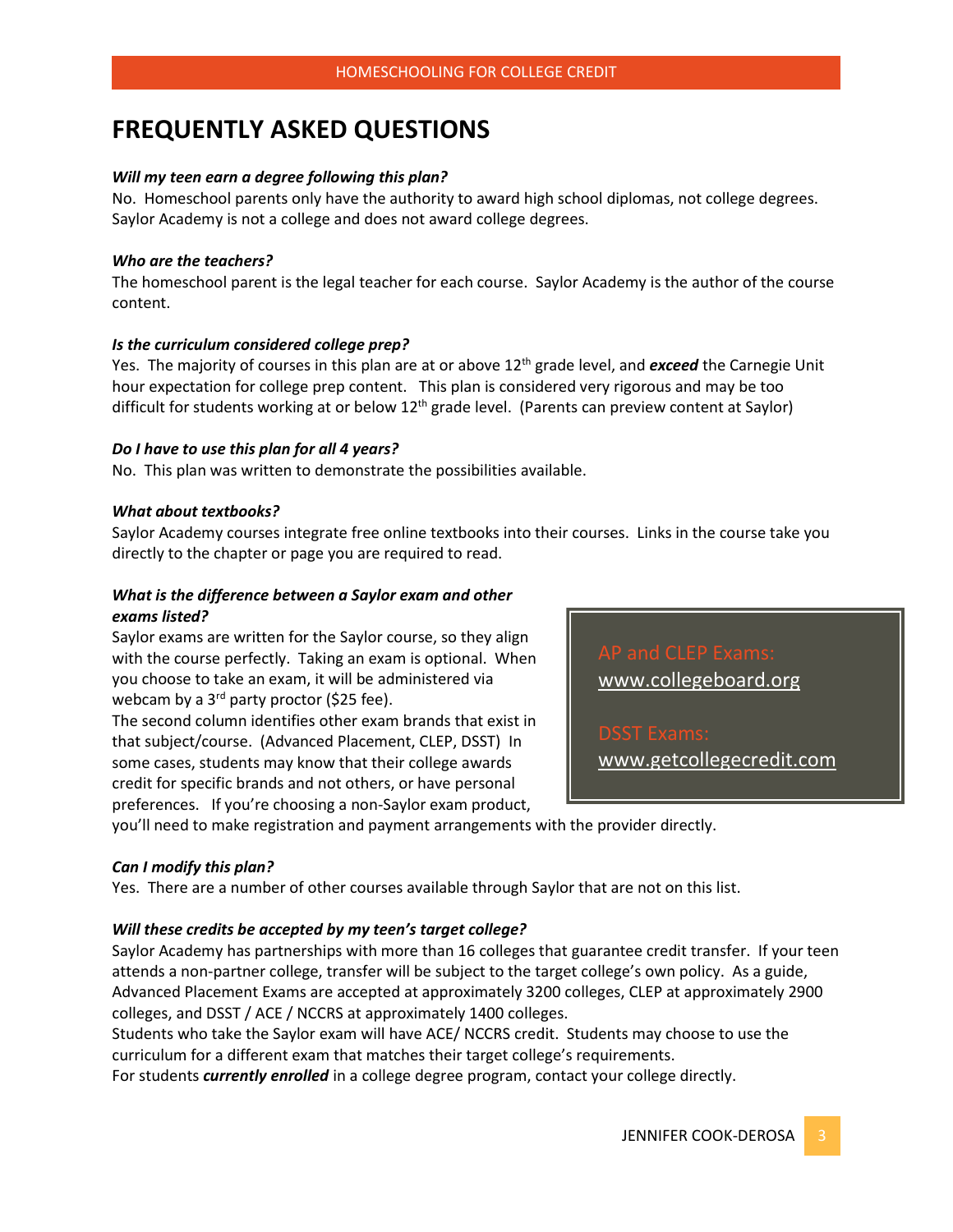#### *My teen is only in 9th grade. What if their credit isn't accepted later?*

Even the best crystal ball can't predict whether a course or exam will be eligible for college credit several years from now. Homeschooling for College Credit believes that *learning trumps credit earning*. Regardless of whether or not a teen is awarded college credit later, they've still earned high school credit and successfully demonstrated college level learning! High school students are encouraged to take every college credit exam they are qualified for.

#### *Is this curriculum Christian?*

No. Saylor curriculum is secular. Parents who want to replace some or all of the courses with free online Christian content may find Easy Peasy a good alternative. [Easy Peasy Curriculum](https://allinonehomeschool.com/)

#### *What about Foreign Language?*

Foreign language is currently not available through Saylor Academy. You may want supplement the plan with a foreign language program. Remove 1 credit of elective for every 1 credit of foreign language you add. Colleges prefer 2 sequential years of the same language (2 credits).

#### *What about American / US History?*

American/US History is currently not available through Saylor Academy, but an Advanced Placement American/US History course from Khan Academy is provided as an alternative. The AP US History course is offered at no charge, and is also self-paced. [Khan Academy AP History Course](https://www.khanacademy.org/humanities/us-history/ap-us-history)

#### *What about science labs?*

The science courses offered through Saylor Academy do not include labs. The University of Colorado Boulder offers access to free online lab simulations for Biology and Chemistry. The appropriate links have been added to your plan. For hands on labs, you can purchase science lab kits through your favorite online retailer. If you do **not** use labs, omit the phrase "with lab" on your student's high school transcript.

1 Carnegie Unit = **120 hours** 

#### *Why do some of these high school classes require more than one Saylor course?*

For this plan, high school credit load is based on Carnegie Units, so in cases where the contact hours for 1 Saylor course were too low, additional Saylor courses were added to meet the deficiencies and "build" a full high school credit.

#### *Since so many courses are honors or college level, should I weight my teen's grades / Grade Point Average/ Quality Points?*

That's not an easy answer, and there are a number of factors to consider before deciding to weight your teen's grades. Before deciding, you may want to see what your local school district is doing. If your teen is applying to college locally, you may want to mirror your local school's guidelines. Know that some colleges will *undo* your weighting and return your teen's GPA to a 4.0 scale, while in other cases a 4.0 isn't high enough to be competitive, so *not weighting* puts your teen at a disadvantage. Whatever you decide, use the same method for all 4 years. If you decide to switch during high school, modify your transcript to reflect your final decision.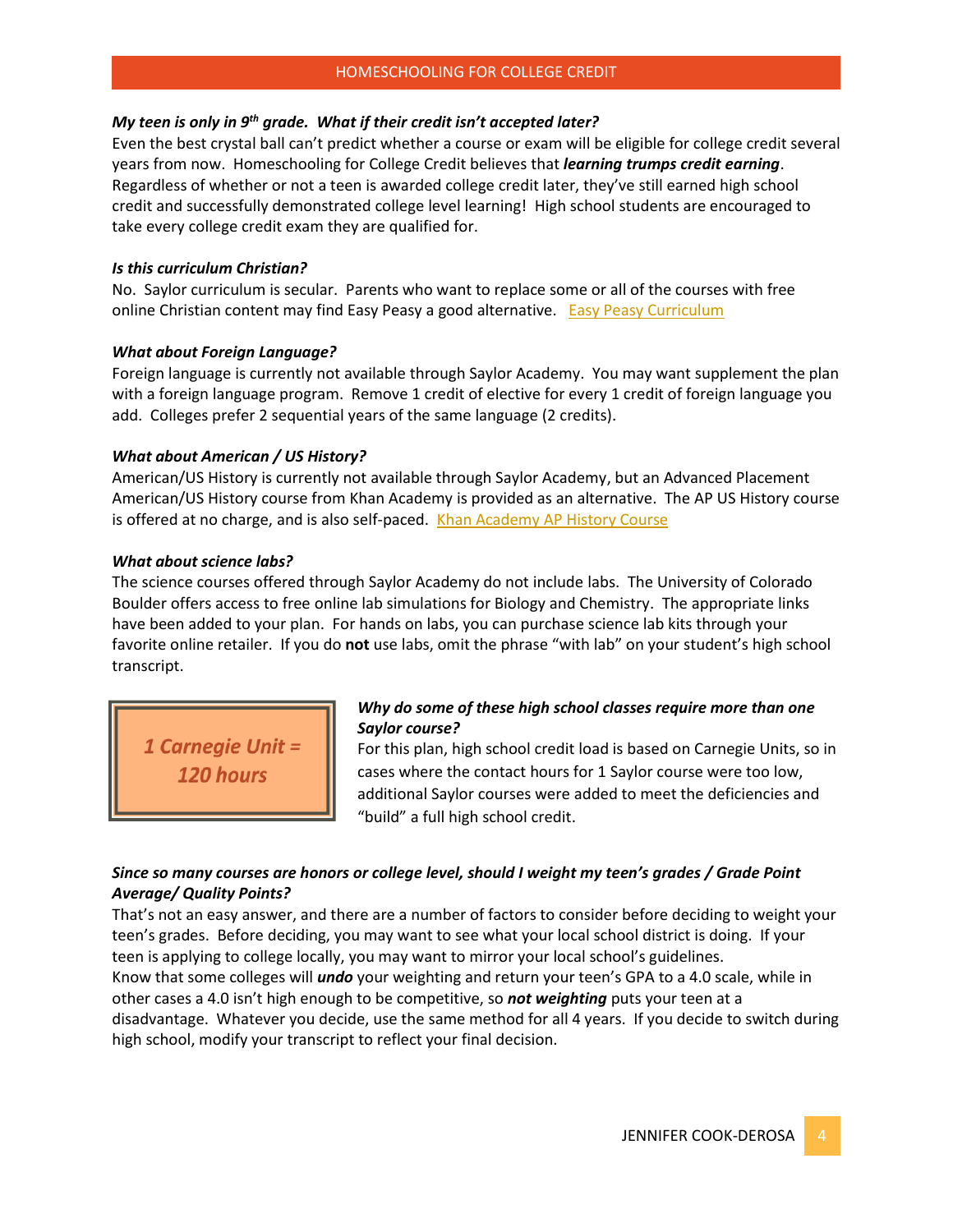| HOMESCHOOLING FOR COLLEGE CREDIT |                                           |                                                |                       |                                                                                                          |                               |                                                     |  |  |
|----------------------------------|-------------------------------------------|------------------------------------------------|-----------------------|----------------------------------------------------------------------------------------------------------|-------------------------------|-----------------------------------------------------|--|--|
| 9 <sup>th</sup> Grade            |                                           |                                                |                       |                                                                                                          |                               |                                                     |  |  |
| Category                         | High School<br>Transcript<br><b>Reads</b> | High School<br><b>Awarded</b><br><b>Credit</b> | Length of<br>Course   | Curriculum<br>Required<br>Saylor                                                                         | College Credit<br>Saylor only | Other exam<br>options                               |  |  |
| Language<br>Arts                 | 9 <sup>th</sup> Grade<br>Language<br>Arts | $\mathbf{1}$<br>credit                         | $\mathbf{1}$<br>year  | ENGL000: Pre-College English<br>and<br><b>ENGL001: English Composition 1</b>                             | <b>No</b>                     | No                                                  |  |  |
| Math                             | Algebra                                   | $\mathbf{1}$<br>credit                         | $\mathbf{1}$<br>year  | RWM102: Algebra                                                                                          | <b>No</b>                     | No                                                  |  |  |
| Science                          | Honors<br>Biology<br>with Lab             | $\mathbf{1}$<br>credit                         | $\mathbf{1}$<br>year  | BIO101: Introduction to Molecular and<br><b>Cellular Biology</b><br>and<br>Lab: Phet Virtual Biology Lab | <b>ACE</b><br>3 cr.<br>\$25   | AP<br>8 cr.<br>\$93<br><b>CLEP</b><br>6 cr.<br>\$80 |  |  |
| Science<br>Social                | American<br>Govt.                         | $\mathbf{1}$<br>credit                         | $\mathbf{1}$<br>year  | POLSC232: American Government                                                                            | <b>No</b>                     | <b>CLEP</b><br>3 cr.<br>\$80                        |  |  |
| ience<br>cial<br>ទី ទី           | AP<br>United<br><b>States</b><br>History  | $\mathbf{1}$<br>credit                         | $\mathbf{1}$<br>year  | AP US History through Khan Academy<br>Khan Academy AP History Course                                     | <b>No</b>                     | AP<br>6 cr.<br>\$93                                 |  |  |
| Elective                         | Intro. to<br>Sociology                    | $\frac{1}{2}$<br>credit                        | $\frac{1}{2}$<br>year | SOC101: Introduction to Sociology                                                                        | <b>ACE</b><br>$1$ cr.<br>\$25 | <b>CLEP</b><br>3 cr.<br>\$80                        |  |  |
| Elective                         | Intro. to<br>Psychology                   | $\frac{1}{2}$<br>credit                        | $\frac{1}{2}$<br>year | PSYC101: Introduction to Psychology                                                                      | ACE<br>2 cr.<br>\$25          | AP<br>3 cr.<br>\$93<br><b>CLEP</b><br>3 cr.<br>\$80 |  |  |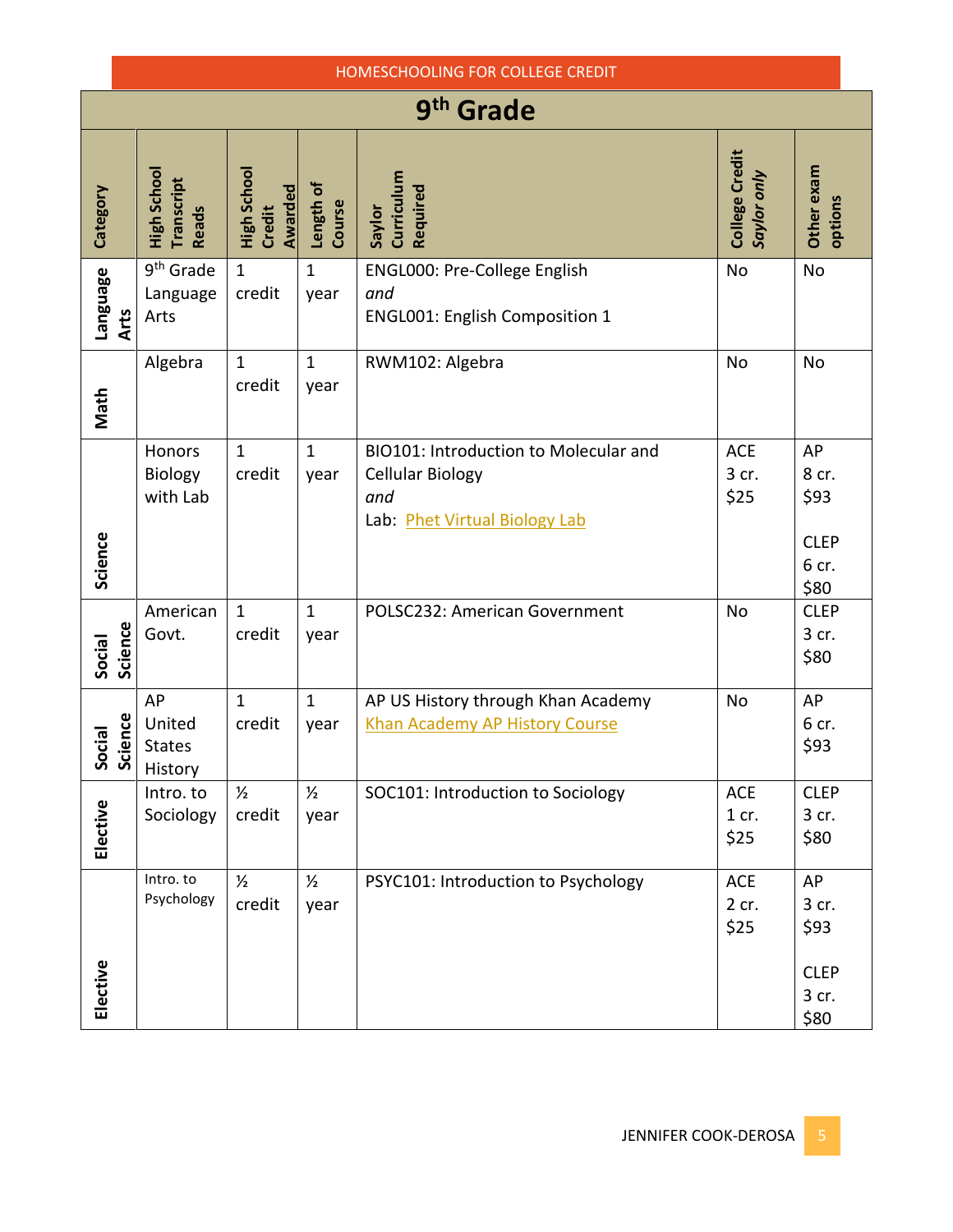|                        | HOMESCHOOLING FOR COLLEGE CREDIT              |                                         |                      |                                                                                                                                                                            |                               |                              |  |  |
|------------------------|-----------------------------------------------|-----------------------------------------|----------------------|----------------------------------------------------------------------------------------------------------------------------------------------------------------------------|-------------------------------|------------------------------|--|--|
| 10 <sup>th</sup> Grade |                                               |                                         |                      |                                                                                                                                                                            |                               |                              |  |  |
| Category               | High School<br>Transcript<br><b>Reads</b>     | High School<br><b>Awarded</b><br>Credit | Length of<br>Course  | Curriculum<br>Required<br>Saylor                                                                                                                                           | College Credit<br>Saylor only | Other exam<br>options        |  |  |
| Language Arts          | 10 <sup>th</sup><br>Grade<br>Language<br>Arts | $\mathbf{1}$<br>credit                  | $\mathbf{1}$<br>year | <b>ENGL002: English Composition 2</b><br>and<br>PRDV003: Word Processing using Microsoft<br>Word<br>and<br>PRVD002: Professional Writing<br>and<br>PRDV102: Resume Writing | <b>No</b>                     | <b>CLEP</b><br>6 cr.<br>\$80 |  |  |
| Math                   | Geometry                                      | $\mathbf{1}$<br>credit                  | $\mathbf{1}$<br>year | RWM103: Geometry                                                                                                                                                           | <b>No</b>                     | <b>No</b>                    |  |  |
| Science                | Advanced<br>Biology                           | $\mathbf{1}$<br>credit                  | $\mathbf{1}$<br>year | BIO307: Microbiology                                                                                                                                                       | <b>No</b>                     | <b>No</b>                    |  |  |
| Science<br>Social      | Economics                                     | $\mathbf{1}$<br>credit                  | $\mathbf{1}$<br>year | <b>ECON102: Principles of Macroeconomics</b>                                                                                                                               | <b>ACE</b><br>3 cr.<br>\$25   | <b>CLEP</b><br>3 cr.<br>\$80 |  |  |
| Elective               | Honors<br>Art<br>History                      | $\mathbf{1}$<br>credit                  | $\mathbf{1}$<br>year | ARTH101: Art Appreciation and Techniques                                                                                                                                   | <b>No</b>                     | AP<br>6 cr.<br>\$93          |  |  |
| Elective               | Intro. to<br>Political<br>Science             | $\mathbf{1}$<br>credit                  | $\mathbf{1}$<br>year | POLSC101: Introduction to Political Science                                                                                                                                | <b>No</b>                     | No                           |  |  |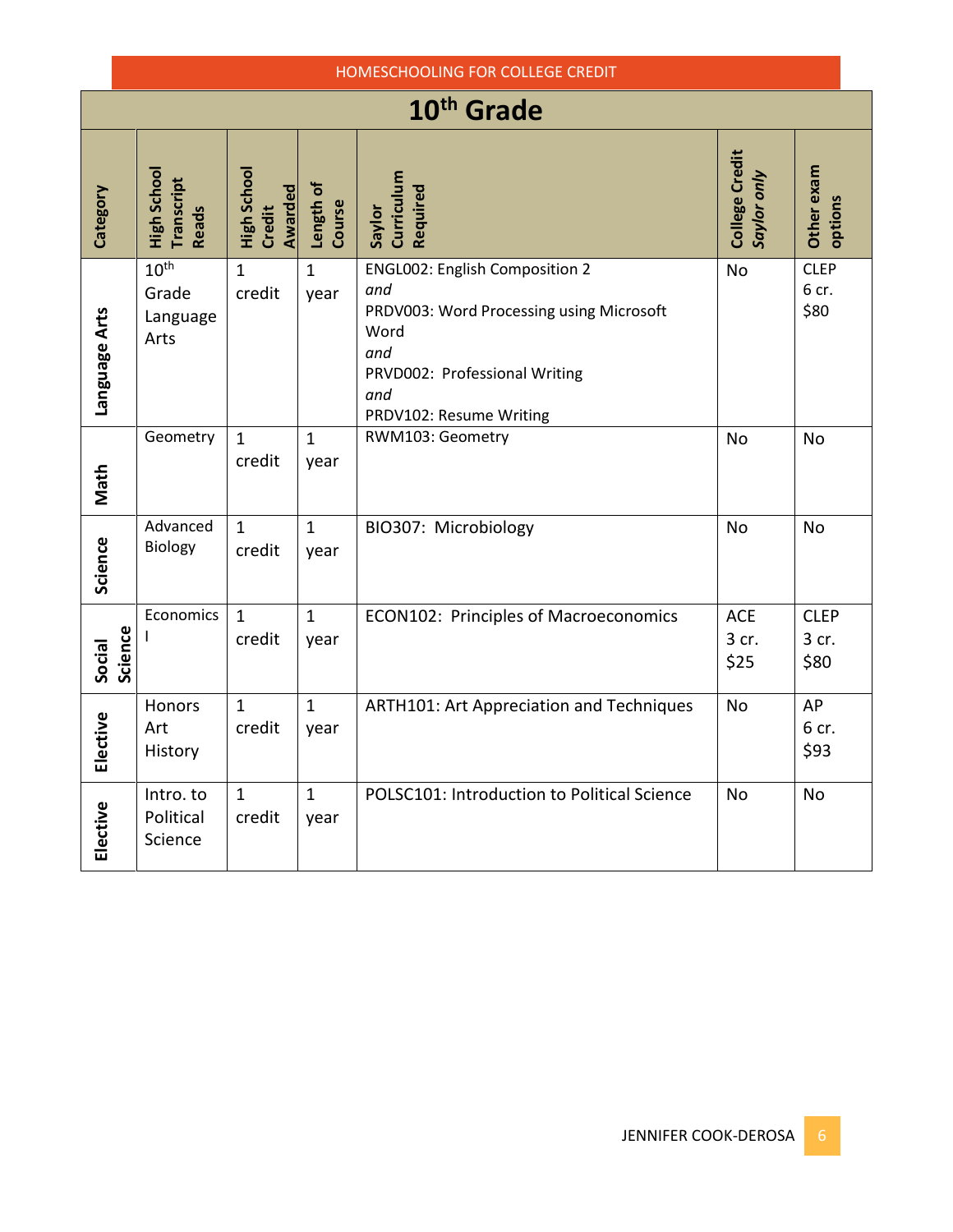|                        | HOMESCHOOLING FOR COLLEGE CREDIT                      |                                         |                      |                                                                                     |                               |                                                     |  |  |  |
|------------------------|-------------------------------------------------------|-----------------------------------------|----------------------|-------------------------------------------------------------------------------------|-------------------------------|-----------------------------------------------------|--|--|--|
| 11 <sup>th</sup> Grade |                                                       |                                         |                      |                                                                                     |                               |                                                     |  |  |  |
| Category               | High School<br>Transcript<br><b>Reads</b>             | High School<br><b>Awarded</b><br>Credit | Length of<br>Course  | Curriculum<br>Required<br>Saylor                                                    | College Credit<br>Saylor only | Other exam<br>options                               |  |  |  |
| Language               | 11 <sup>th</sup><br>Grade<br>Arts<br>Language<br>Arts | $\mathbf{1}$<br>credit                  | $\mathbf{1}$<br>year | <b>ENGL210: Technical Writing</b><br>and<br><b>CUST104: Business Communications</b> | <b>No</b>                     | <b>DSST</b><br>3 cr.<br>\$80                        |  |  |  |
| Math                   | College<br>Algebra                                    | $\mathbf{1}$<br>credit                  | $\mathbf{1}$<br>year | MA001: College Algebra                                                              | <b>ACE</b><br>3 cr.<br>\$25   | <b>CLEP</b><br>3 cr.<br>\$80                        |  |  |  |
| Science                | Honors<br>Chemistry<br>with Lab                       | $\mathbf{1}$<br>credit                  | $\mathbf{1}$<br>year | CHEM101: General Chemistry<br>and<br>Lab:<br><b>Phet Virtual Chemistry Lab</b>      | <b>ACE</b><br>3 cr.<br>\$25   | AP<br>8 cr.<br>\$93<br><b>CLEP</b><br>6 cr.<br>\$80 |  |  |  |
| Social                 | World<br>Science<br>History                           | $\mathbf{1}$<br>credit                  | $\mathbf{1}$<br>year | HIST103: World History                                                              | No                            | AP<br>6 cr.<br>\$93                                 |  |  |  |
| Elective               | Economics<br>Ш                                        | $\mathbf{1}$<br>credit                  | $\mathbf{1}$<br>year | ECON101: Principles of Microeconomics                                               | <b>ACE</b><br>1 cr.<br>\$25   | AP<br>3 cr.<br>\$93<br><b>CLEP</b><br>3 cr.<br>\$80 |  |  |  |
| Elective               | Govt. &<br>Politics<br>United<br><b>States</b>        | $\mathbf{1}$<br>credit                  | $\mathbf{1}$<br>year | POLSC201: Introduction to Western Political<br>Thought                              | <b>NCCRS</b><br>3 cr.<br>\$25 | AP<br>3 cr.<br>\$93                                 |  |  |  |